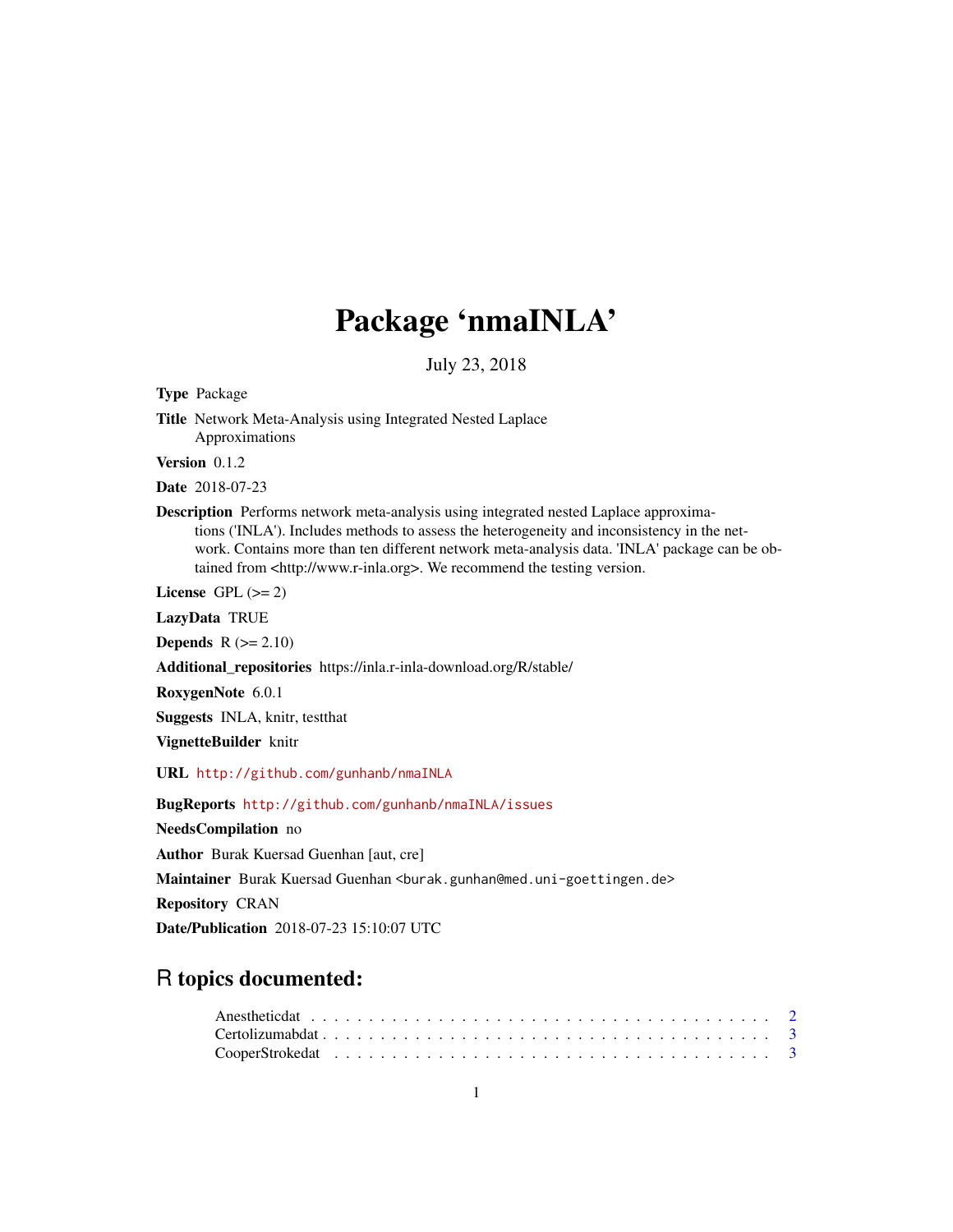# <span id="page-1-0"></span>2 **Anestheticdat**

|       | -5 |
|-------|----|
|       | -6 |
|       | 7  |
|       | 7  |
|       | -8 |
|       | -8 |
|       | -9 |
|       |    |
|       |    |
|       |    |
|       |    |
|       |    |
|       |    |
|       |    |
|       |    |
|       |    |
|       |    |
| Index | 20 |

Anestheticdat *Data for the Anesthetic example in Greco et al. (2013)*

#### Description

Greco et al. (2013) considered four anaesthetic agents used in cardiac surgery (called here 1, 2, 3 and 4) and investigated through NMA.

# Usage

Anestheticdat

# Format

An object of class data. frame with 30 rows and 10 columns.

#### Source

Greco, T., Landoni, G., Biondi-Zoccai, G., D'Ascenzo, F. and Zangrillo, A., 2013. A Bayesian network meta-analysis for binary outcome: how to do it. Statistical methods in medical research, p.0962280213500185.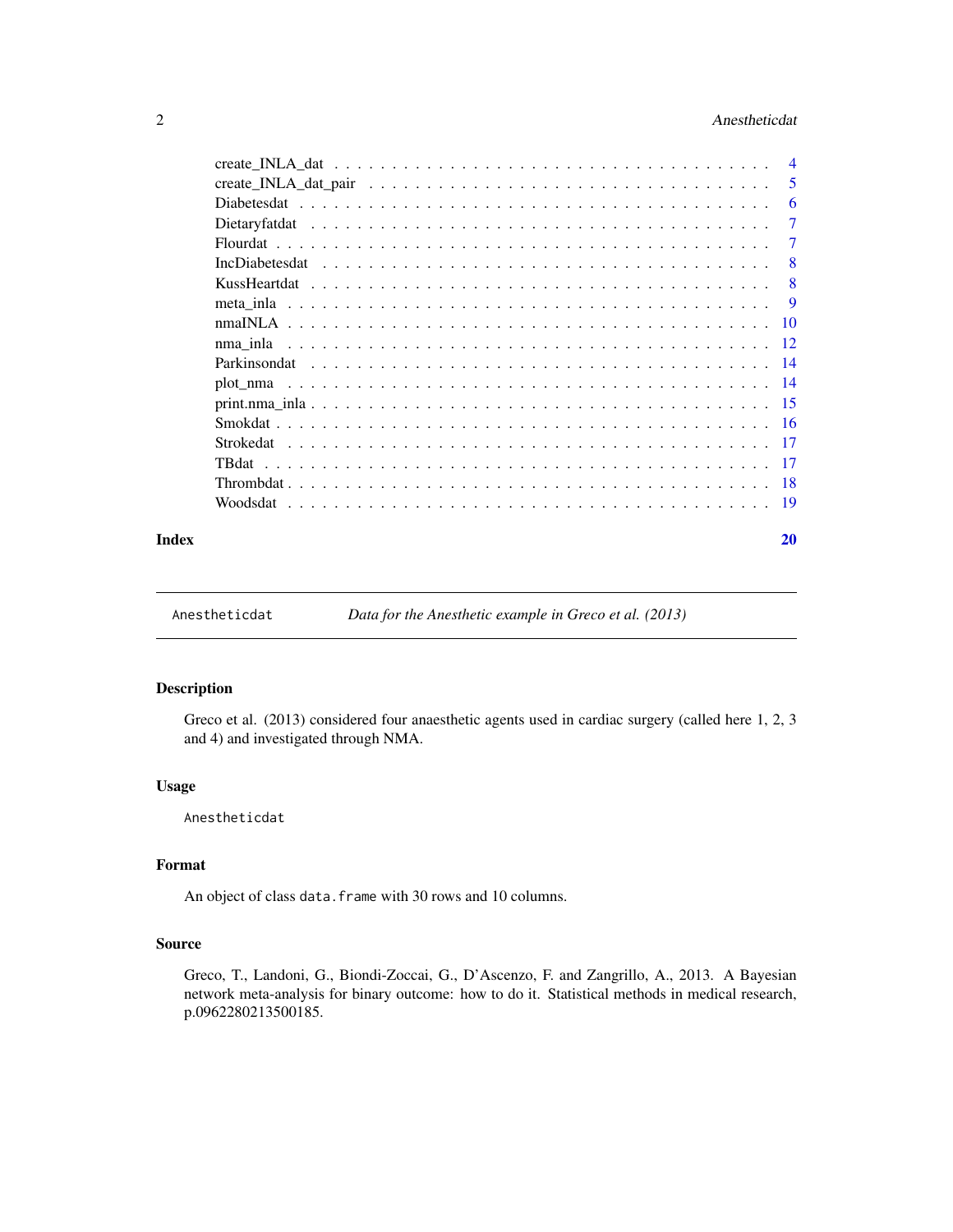<span id="page-2-0"></span>Certolizumabdat *Data for the Certolizumab NMA-network discussed in Dias et al. (2013)*

#### Description

Data are available from a review of trials of certolizumab pegol (CZP) for the treatment of rheumatoid arthritis in patients who had failed on disease-modifying antirheumatic drugs, including methotrexate (MTX). 20 Twelve MTX controlled trials were identified, comparing 6 different treatments with placebo. The primary outcome is improving by at least 50 of Rheumatology scale (ACR50) at 6 months. A trial-specificc covariate, the mean disease duration in years for patients, is also given.

#### Usage

Certolizumabdat

# Format

An object of class data. frame with 12 rows and 9 columns.

#### Source

Dias, S., Sutton, A.J., Welton, N.J. and Ades, A.E., 2013. Evidence synthesis for decision making 3 heterogeneity-subgroups, meta-regression, bias, and bias-adjustment. Medical Decision Making, 33(5), pp.618-640.

| CooperStrokedat | Data for the stroke prevention NMA-network discussed in Cooper et |
|-----------------|-------------------------------------------------------------------|
|                 | al. (2009)                                                        |

#### Description

The stroke prevention dataset describes a network comparing 17 treatments with 26 trials.

#### Usage

CooperStrokedat

#### Format

A data frame with 26 observations on the following 17 variables.

- r1 Number of events (responses) in the baseline treatment (treatment 1).
- r2 Number of events (responses) in the second study arm treatment (treatment 2).
- r3 Number of events (responses) in the third study arm treatment (treatment 3).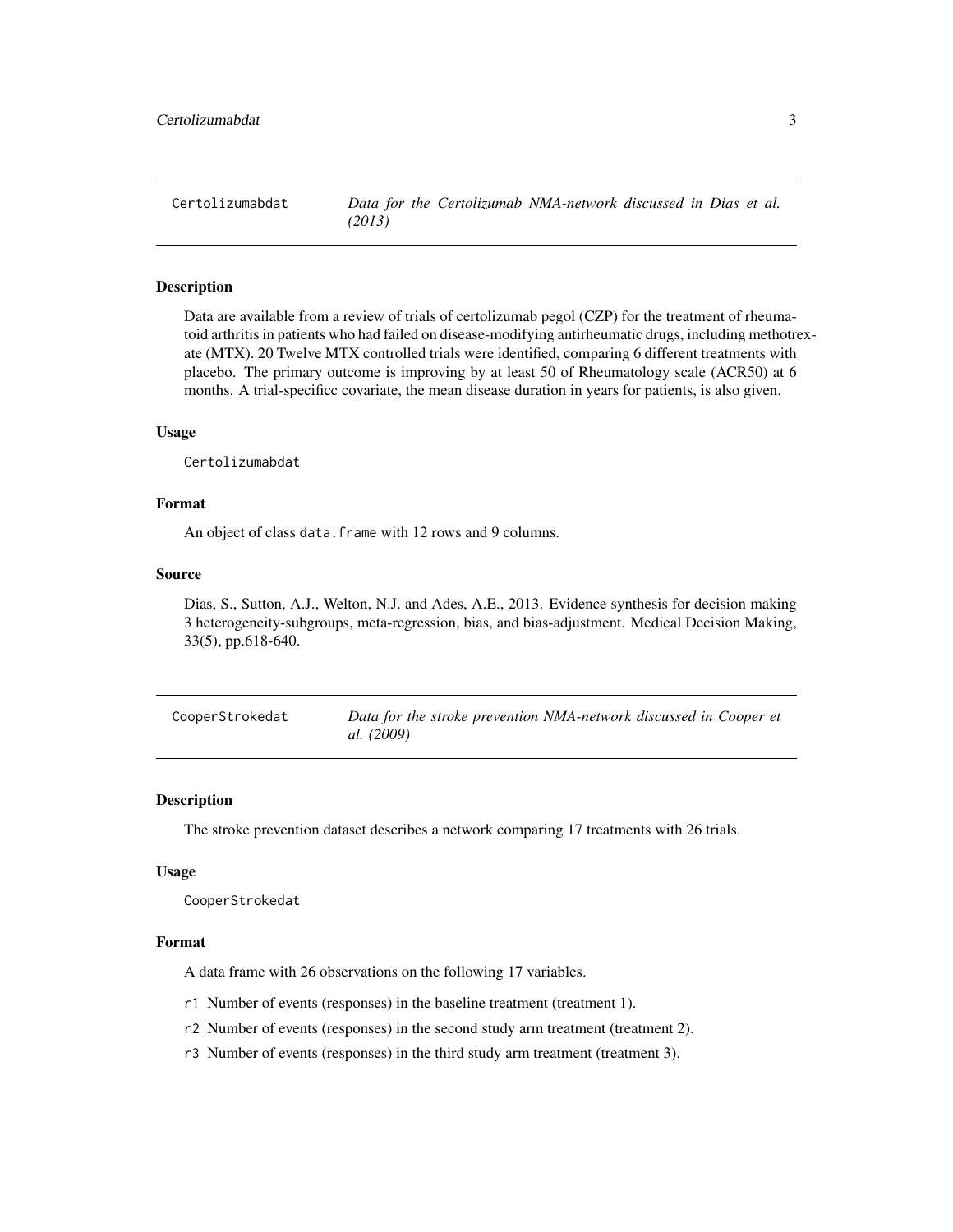- <span id="page-3-0"></span>r4 Number of events (responses) in the third study arm treatment (treatment 4).
- r5 Number of events (responses) in the third study arm treatment (treatment 5).
- n1 Total number of study participants in the baseline treatment (treatment 1).
- n2 Total number of study participants in the second study arm treatment (treatment 2).
- n3 Total number of study participants in the second study arm treatment (treatment 3).
- n4 Total number of study participants in the second study arm treatment (treatment 4).
- n5 Total number of study participants in the second study arm treatment (treatment 5).
- t1 Indicator variable identifying treatment 1.
- t2 Indicator variable identifying treatment 2.
- t3 Indicator variable identifying treatment 3.
- t4 Indicator variable identifying treatment 4.
- t5 Indicator variable identifying treatment 5.
- na Indicator with number of arms in trial.
- cov Covariate, study-specific covariates
- des Design, the set of treatments included in each study

#### Source

Cooper, N.J., Sutton, A.J., Morris, D., Ades, A.E. and Welton, N.J., 2009. Addressing betweenstudy heterogeneity and inconsistency in mixed treatment comparisons: Application to stroke prevention treatments in individuals with non-rheumatic atrial fibrillation. Statistics in medicine, 28(14), pp.1861-1881.

create\_INLA\_dat *Prepare network meta-analysis dataset for INLA.*

#### **Description**

create\_INLA\_dat converts datasets in the one-study-per-row format to one-arm-per-row format , then adds indicator (dummy) variables for the basic contrasts, heterogeneity random effects and design-specific inconsistency random effects and for correlated multi-arm trials.

#### Usage

```
create_INLA_dat(dat = dat, armVars = c(treatment = "t", responders = "r",
  sampleSize = "n"), covariate = "cov", design = "des", nArmsVar = "na")
```

| dat       | Data in one-study-per-row format.                                                                           |
|-----------|-------------------------------------------------------------------------------------------------------------|
| armVars   | Vector of per-arm variables The name of each component will be the column<br>name in the resulting dataset. |
| covariate | Optional. Vector of study-specific covariate                                                                |
| design    | Optional. Vector of study-specific design. We refer design for the set of treat-<br>ments in each trial.    |
| nArmsVar  | Variable holding the number of arms for each study.                                                         |
|           |                                                                                                             |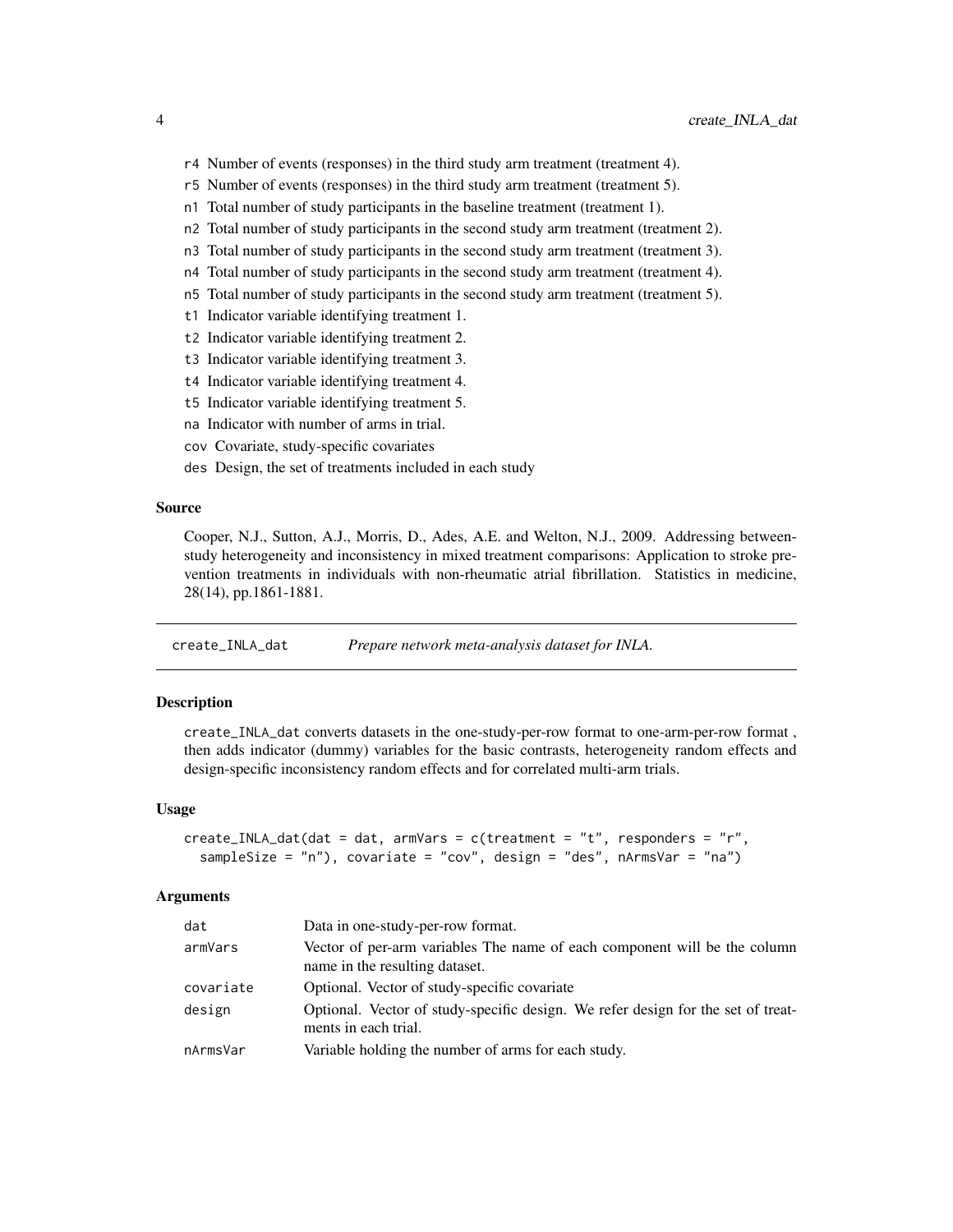# <span id="page-4-0"></span>Details

The resulting data.frame can be used as data argument in nma\_inla.

### Value

A data frame with the generated coloumns.

### Author(s)

Burak Kuersad Guenhan, <burak.gunhan@med.uni-goettingen.de>, Rafael Sauter and Gert van Valkenhoef

# See Also

gemtc::mtc.data.studyrow

# Examples

```
data('Smokdat')
## Create the dataset suitable for INLA
SmokdatINLA <- create_INLA_dat(dat = Smokdat, armVars = c('treatment' = 't', 'responders' = 'r'
,'sampleSize' = 'n'), nArmsVar = 'na')
## Check that the data are correct
print(SmokdatINLA)
```
create\_INLA\_dat\_pair *Prepare pairwise meta-analysis dataset for INLA.*

# Description

create\_INLA\_dat\_pair creates two dataframes, one to use in a contrast based and the other in an arm-based pairwise meta-analysis.

#### Usage

```
create_INLA_dat_pair(ntrt, nctrl, ptrt, pctrl, cov = NULL)
```

| ntrt  | Number of subjects in treatment arm                   |
|-------|-------------------------------------------------------|
| nctrl | Number of subjects in control arm                     |
| ptrt  | Number of events in treatment arm                     |
| pctrl | Number of events in treatment arm.                    |
| cov   | Optional argument to include a covariate in the model |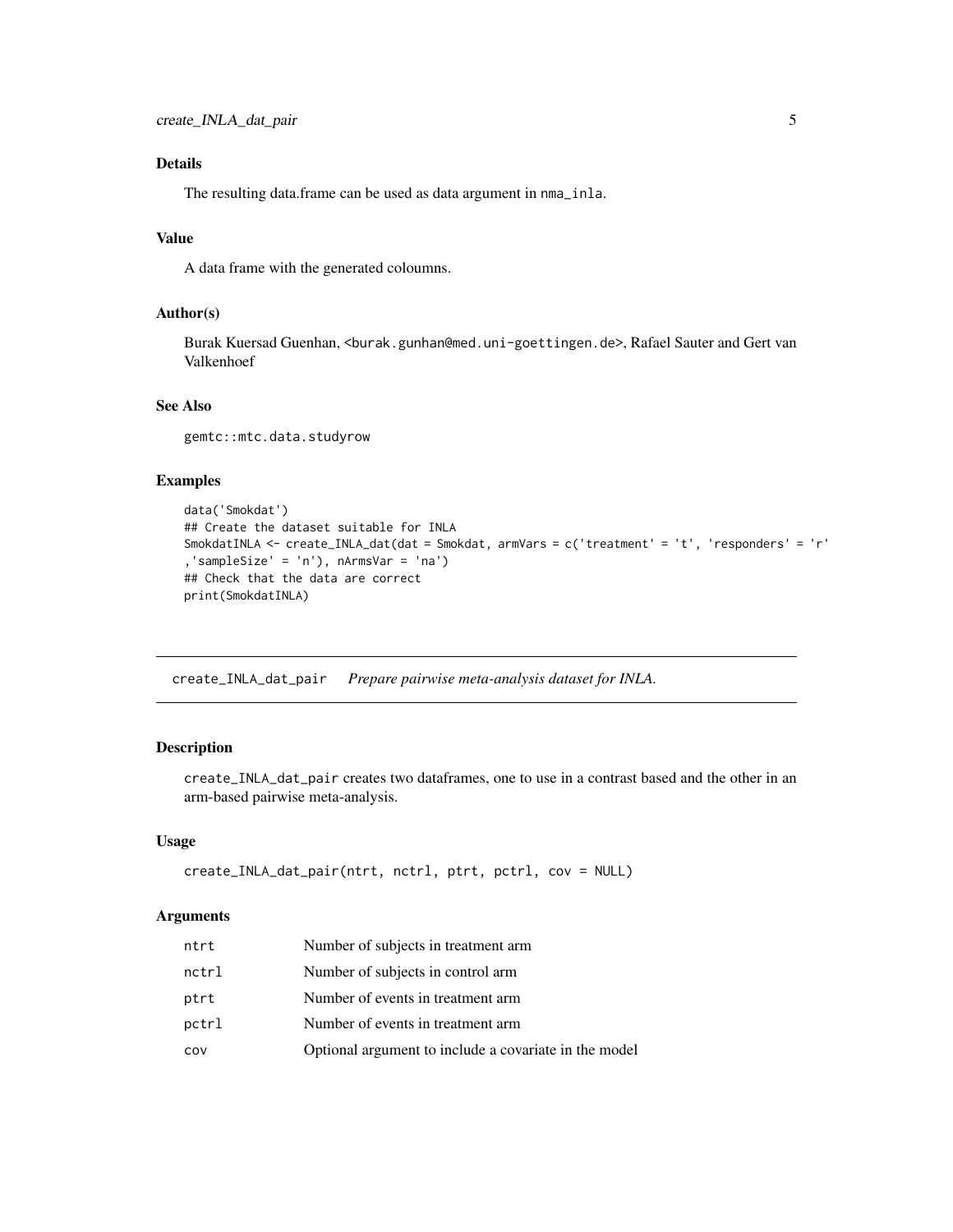# <span id="page-5-0"></span>Details

The resulting data.frame can be used as data argument in meta\_inla.

## Value

A list of two dataframe objects

#### Examples

```
data('TBdat')
## Create the dataset suitable for INLA
TBdatINLA <- create_INLA_dat_pair(TBdat$TRT, TBdat$CON, TBdat$TRTTB, TBdat$CONTB)
## Check that the data are correct
print(TBdatINLA)
```
Diabetesdat *Data for the Diabetes example in Senn et al. (2013)*

# Description

Results from 26 trials examining the effectiveness of glucose-lowering agents in patients with type 2 diabetes.

# Usage

Diabetesdat

# Format

An object of class data.frame with 26 rows and 11 columns.

#### Source

Senn, S., Gavini, F., Magrez, D., & Scheen, A. (2013). Issues in performing a network metaanalysis. Statistical Methods in Medical Research, 22, 169–189.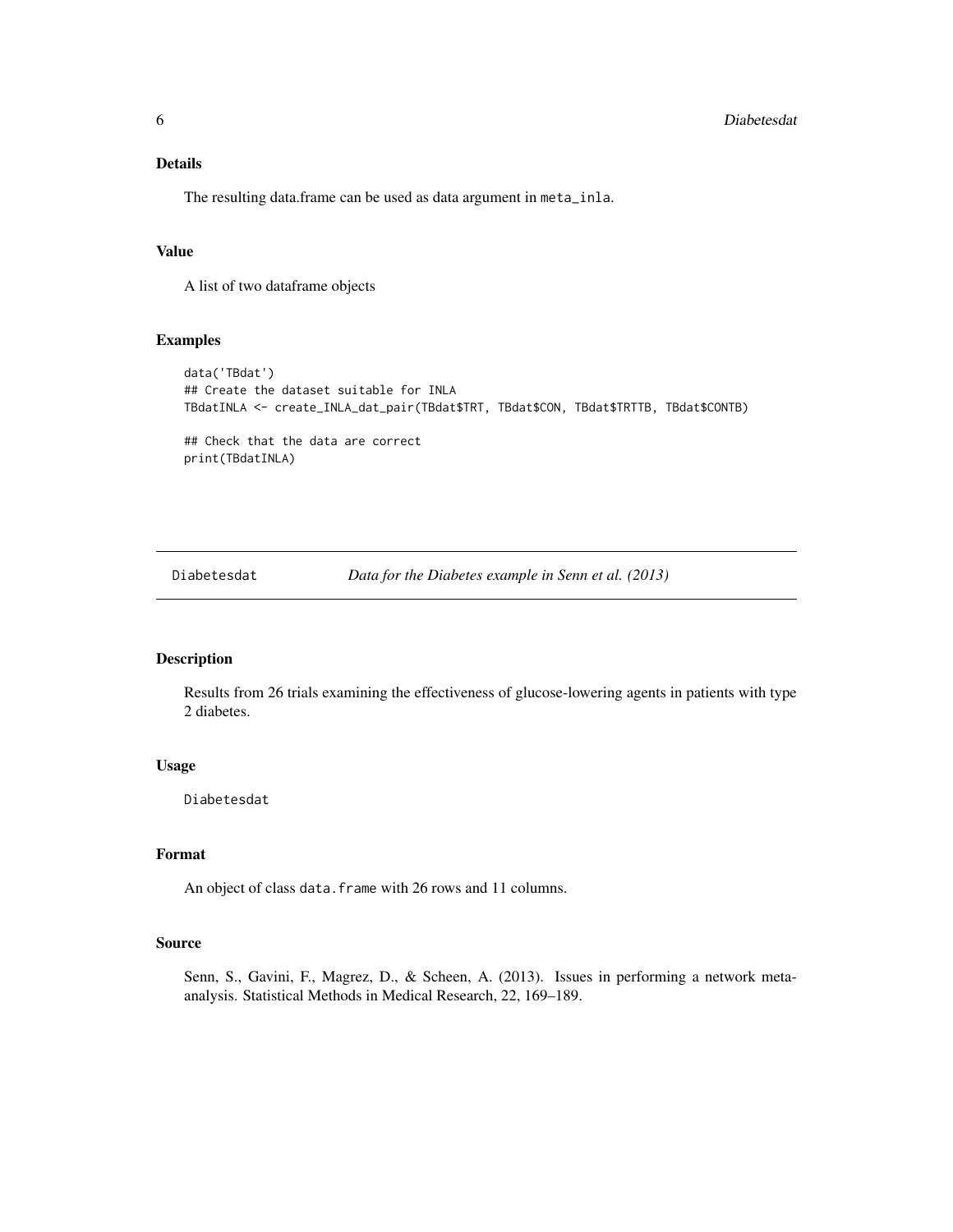<span id="page-6-0"></span>In a Cochrane Review of randomised controlled trials to assess the effect of change in dietary fats on total and cardiovascular mortality, 104 data extracted was in the form of rates and given as the number of events per person-years observed.

#### Usage

Dietaryfatdat

#### Format

An object of class data.frame with 10 rows and 10 columns.

#### Source

Dias, S., Welton, N.J., Sutton, A.J. & Ades, A.E. NICE DSU Technical Support Document 2: A Generalised Linear Modelling Framework for Pairwise and Network Meta-Analysis of Randomised Controlled Trials. 2011; last updated September 2016; available from http://www.nicedsu.org.uk

Flourdat *Data for the Flour NMA example in Dias et al. (2010)*

#### Description

The flour dataset describes a network comparing 6 treatments with 130 trials. There are 121 pairwise comparisons, 8 three-arm trials and 1 four-arm trial. The main outcome is caries increment, as measured by the change in decayed, missing, and filled tooth surfaces (DMFS) in the permanent dentition of children. Data that are available for study i include the mean caries increment in trial i arm k, y ik, the number of patients at risk in each trial arm, n ik, the time that individuals are at risk in arm k of study i, t i (measured as the trial follow-up time, which is the same for both arms) and the interventions being compared.

#### Usage

Flourdat

### Format

An object of class data.frame with 130 rows and 20 columns.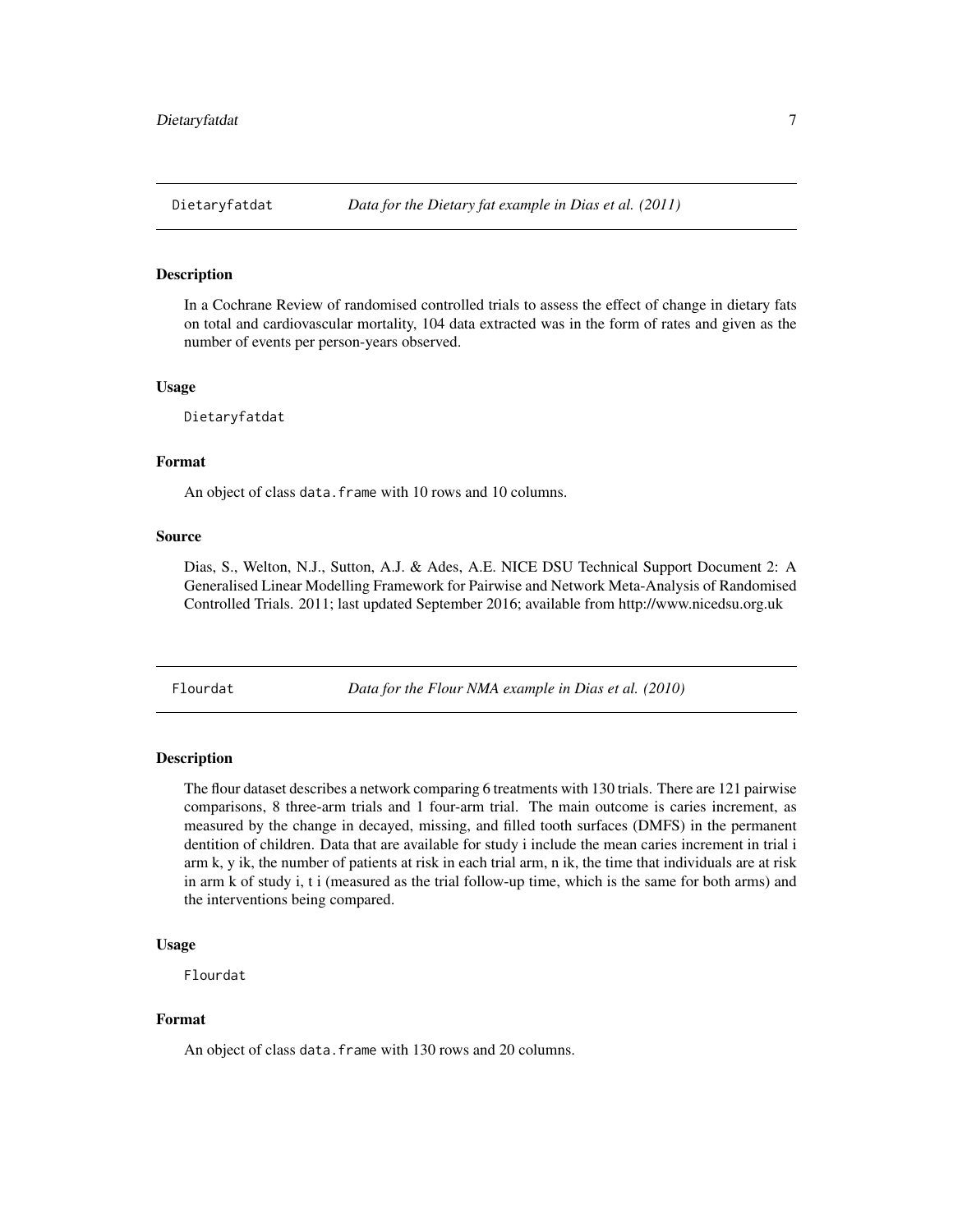#### <span id="page-7-0"></span>Source

Dias, S., Welton, N.J., Marinho, V.C.C., Salanti, G., Higgins, J.P.T. and Ades, A.E., 2010. Estimation and adjustment of bias in randomized evidence by using mixed treatment comparison meta-analysis. Journal of the Royal Statistical Society: Series A (Statistics in Society), 173(3), pp.613-629.

IncDiabetesdat *Data for the Incident Diabetes example in Elliott et al. (2007)*

#### Description

An example of network meta-analysis for binary outcomes with follow-up times reported.

#### Usage

IncDiabetesdat

# Format

An object of class data.frame with 22 rows and 12 columns.

# Details

This network meta-analysis is studied by Elliott and Meyer (2007) to assess the effects of an tihypertensive agents on incident diabetes. Treatment IDs represent 1) diuretic; 2) placebo; 3) betablocker; 4) CCB; 5) ACE inhibitor; and 6) ARB.

#### Source

Elliott WJ and Meyer PM (2007). "Incident diabetes in clinical trials of antihypertensive drugs: a network meta-analysis." Lancet 369(9557), 201-7.

KussHeartdat *Data for the ischemic heart disease sparse pairwise meta-analysis discussed in Kuss (2014)*

#### Description

Dataset for pairwise meta-analysis with many zero entries. Data is from a Cochrane review on postoperative stroke occurrence when comparing off-pump and on-pump coronary artery bypass grafting for ischemic heart disease. This data is used as an example in Kuss (2014).

#### Usage

KussHeartdat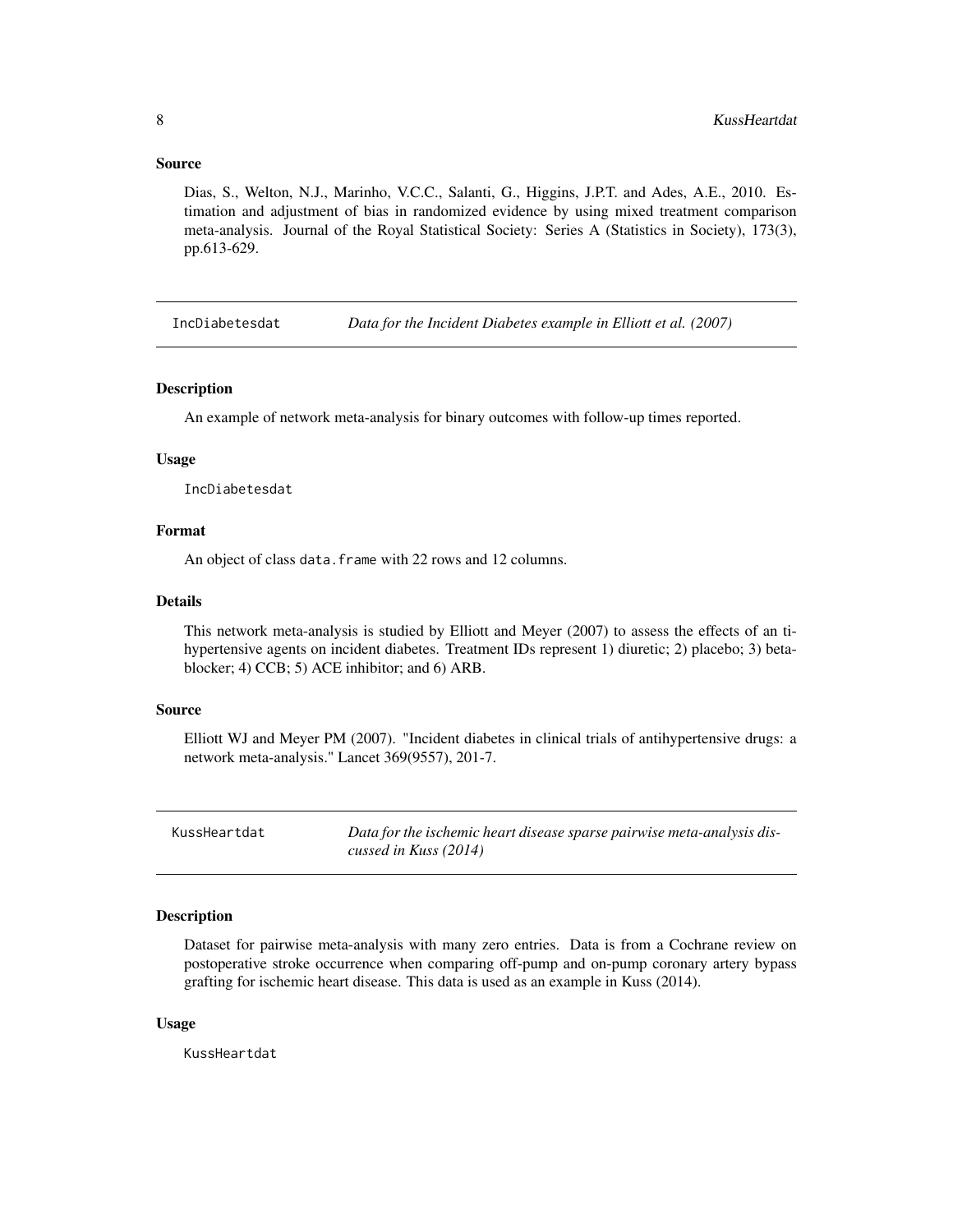#### <span id="page-8-0"></span>meta\_inla 9

# Format

An object of class tbl\_df (inherits from tbl, data.frame) with 60 rows and 4 columns.

#### Source

Kuss O. (2015), Statistical methods for meta-analyses including information from studies without any events–add nothing to nothing and succeed nevertheless, Statist. Med., 34; pages 1097-1116, doi: 10.1002/sim.6383

meta\_inla *Fitting a pairwise meta-analysis model using INLA.*

# Description

meta\_inla fits a pairwise meta-analysis model using INLA

# Usage

```
meta_inla(datINLA, fixed.par = c(0, 1000), tau.prior = "uniform",
  tau.par = c(0, 5), type = "FE", approach = "arm-level", mreg = FALSE,
  verbose = FALSE, inla.strategy = "simplified.laplace",
  improve.hyperpar.dz = 0.75, correct = FALSE, correct.factor = 10)
```

| datINLA       | An object of create_INLA_dat_pair                                                                                                                                   |
|---------------|---------------------------------------------------------------------------------------------------------------------------------------------------------------------|
| fixed.par     | A numerical vector specifying the parameter of the normal prior density for<br>mean treatment effect, first value is parameter for mean, second is for variance.    |
| tau.prior     | A string specifying the prior density for the heterogeneity standard deviation,<br>options are 'uniform' for uniform prior and 'half-normal' for half-normal prior. |
| tau.par       | A numerical vector specifying the parameter of the prior density for hetero-<br>genety stdev.                                                                       |
|               | • var.par = $c(u, 1)$ : u is lower bound and 1 is upper bound when<br>$var.prior = 'uniform'$                                                                       |
|               | • var.par = $c(m, v)$ : m is mean and v is variance when var.prior = 'uniform'                                                                                      |
| type          | A string indicating the type of the model, options are "FE", "RE".                                                                                                  |
| approach      | A string indicating the approach of the model, options are "summary-level",<br>"arm-level"                                                                          |
| mreg          | Logical indicating whether covariate(s) should be incorporated to fit a meta-<br>regression model, default FALSE                                                    |
| verbose       | Logical indicating whether the program should run in a verbose model, default<br>FALSE.                                                                             |
| inla.strategy | A string specfying the strategy to use for the approximations of INLA; one of<br>'gaussian', 'simplified.laplace' (default) or 'laplace', see ?INLA:: control.inla. |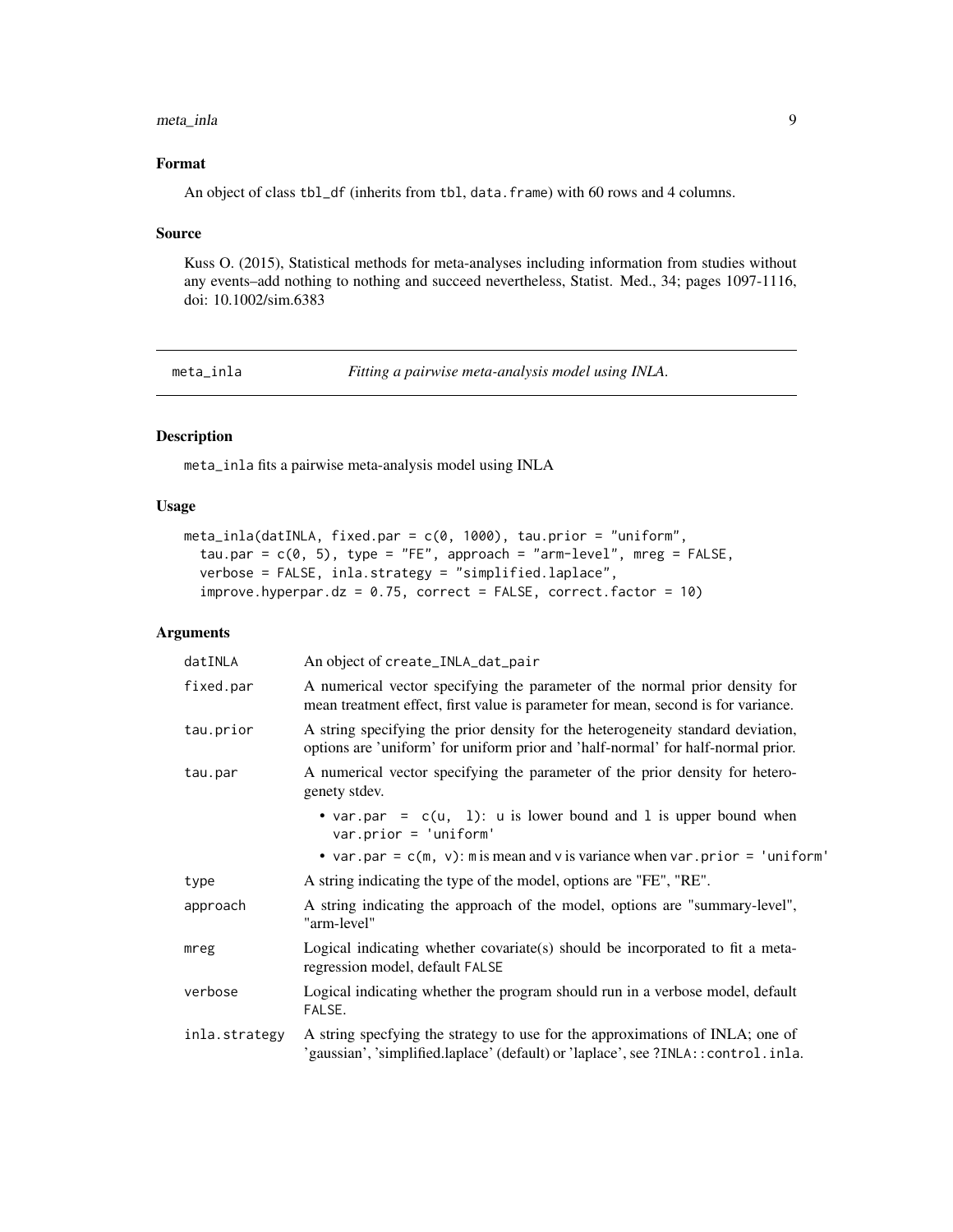<span id="page-9-0"></span>

| improve.hyperpar.dz |                                                                                                                                      |
|---------------------|--------------------------------------------------------------------------------------------------------------------------------------|
|                     | Step length in the standardized scale used in the construction of the grid, default<br>$0.75$ , see INLA::inla.hyperpar.             |
| correct             | Logical Add correction for the Laplace approximation, default FALSE, see INLA: : inla. hyperpar.                                     |
|                     | correct. factor Numerical Factor used in adjusting the correction factor if correct=TRUE, de-<br>fault 10, see INLA:: inla.hyperpar. |

# Details

The following model types are supported

- FE, fixed-effect model
- RE, random effects model

# Value

meta\_inla returns a meta\_inla object with components:

# Examples

```
data('TBdat')
## Create the dataset suitable for INLA
TBdatINLA <- create_INLA_dat_pair(TBdat$TRT, TBdat$CON, TBdat$TRTTB, TBdat$CONTB)
## Fitting a random-effects model using arm-level approach
## Not run:
if(requireNamespace('INLA', quietly = TRUE)){
require('INLA', quietly = TRUE)
fit.TB.RE.INLA <- meta_inla(TBdatINLA, type = 'RE', approach = 'arm-level',
tau.prior = 'uniform', tau.par = c(0, 5))
}
## End(Not run)
```
nmaINLA *nmaINLA: Network meta-analysis using INLA*

# Description

An R package for performing network meta-analysis using INLA.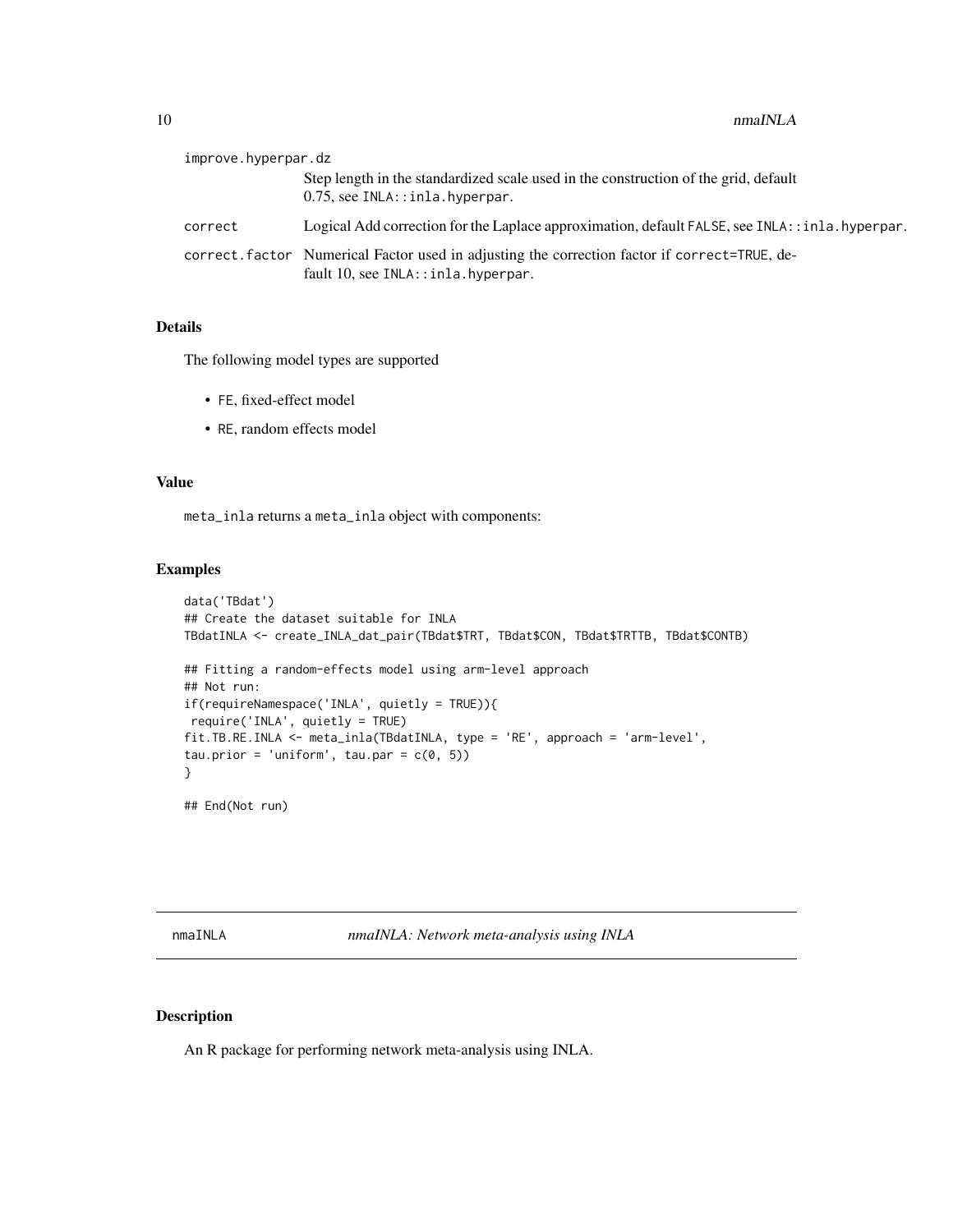#### $n_{\text{max}}$  11

#### Details

Network meta-analysis is a generalization of pairwise meta-analysis to analyze networks of trials comparing two or more treatments simultaneously (Dias et al, 2011). Bayesian hierarchical models are commonly used for network meta-analysis (Dias et al, 2011). The default choice for performing inference within such models are Markov Chain Monte Carlo (MCMC), for example using BUGSvariants programs such as JAGS. A deterministic approach to do fully Bayesian inference for latent Gaussian models (LGMs) are integrated nested Laplace approximations (INLA) (Rue et al, 2009) which is a fast and accurate alternative to MCMC. INLA methodology is implemented as an R package INLA (<www.r-inla.org>). Sauter and Held (2015) has shown that INLA can be used for fitting many NMA models including fixed effect and consistency models, node-splitting models.

This package extends the INLA implementation of Sauter and Held (2015) to Jackson model (Jackson et al, 2014) and network meta-regression and extracts the features needed for NMA models from INLA R package and presents in an intuitive way (Guenhan et al, in preparation). Currently, contrast-based network meta-analysis using trial-arm level data for datasets with binary, continuous, and survival outcomes are supported. Note that the installation of R package 'INLA' is compulsory for successful usage. The 'INLA' package can be obtained from <http://www.r-inla.org>. We recommend the testing version, which can be downloaded by running: source("http://www.math.ntnu.no/inla/givemeINLAtesting.R").

Type vignette("nmaINLA") to how to use this package.

The development version of nmaINLA is available on GitHub <https://github.com/gunhanb/nmaINLA>.

#### Author(s)

Burak Kuersad Guenhan <burak.gunhan@med.uni-goettingen.de>

#### Source

Guenhan, B.K., Friede, T., Held, L. (2018) A design-by-treatment interaction model for network meta-analysis and meta-regression with integrated nested Laplace approximations. Res Syn Meth. 2018;1-14. https://doi.org/10.1002/jrsm.1285

Sauter, R. and Held, L. (2015). Network meta-analysis with integrated nested Laplace approximations. Biometrical Journal 57 1038–1050.

Jackson, D., Barrett, J. K., Rice, S., White, I. R. and Higgins, J. P. (2014). A design-by-treatment interaction model for network meta-analysis with random inconsistency effects. Statistics in Medicine 33 3639–3654.

Rue, H., Martino, S. and Chopin, N. (2009). Approximate Bayesian inference for latent Gaussian models by using integrated nested Laplace approximations. Journal of the Royal Statistical Society: Series B (Statistical Methodology) 71 319–392.

Dias, S., Welton, N. J., Sutton, A. J. and Ades, A. (2011). NICE DSU Technical Support Document 2: A Generalised Linear Modelling Framework for Pairwise and Network Meta-analysis of Randomised Controlled Trials. Last updated September 2016.

Dias, S., Sutton, A. J., Welton, N. J. and Ades, A. E. (2013). Evidence synthesis for Decision Making 3: Heterogeneity–Subgroups, Meta-Regression, Bias, and Bias-Adjustment. Medical Decision Making 33 618–640.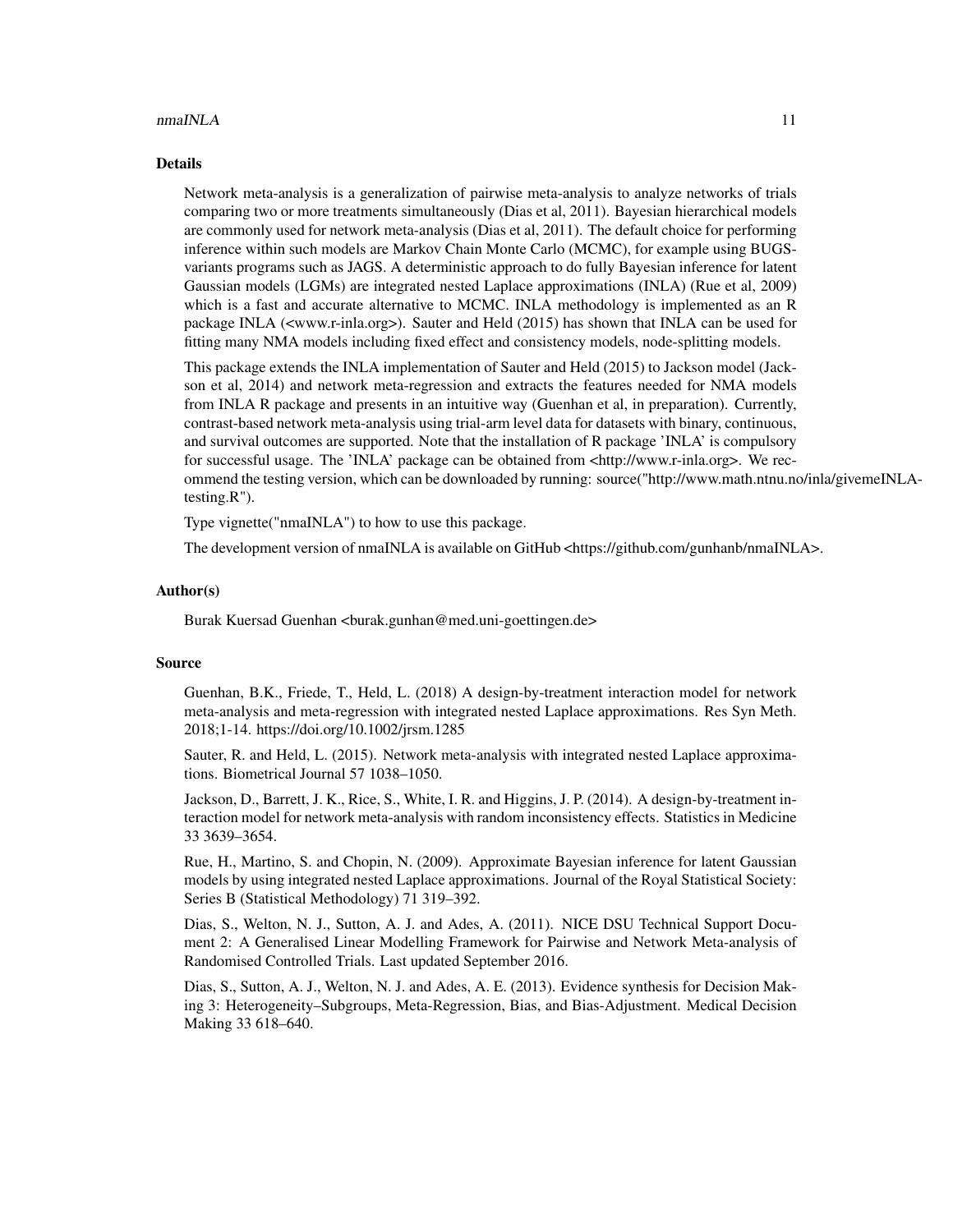<span id="page-11-0"></span>

nma\_inla fits a network meta-analysis model using INLA.

# Usage

```
nma_inla(datINLA, likelihood = NULL, fixed.par = c(0, 1000),
  tau.prior = "uniform", tau.par = c(0, 5), kappa.prior = "uniform",
 kappa.par = c(0, 5), mreg = FALSE, type = "consistency",
 verbose = FALSE, inla.strategy = "simplified.laplace",
  improve. hyperpar. dz = 0.75, correct = FALSE, correct.factor = 10,
  improve.hyperpar = TRUE)
```

| datINLA             | An object of create_INLA_dat                                                                                                                                        |
|---------------------|---------------------------------------------------------------------------------------------------------------------------------------------------------------------|
| likelihood          | The likelihood to be used.                                                                                                                                          |
| fixed.par           | A numerical vector specifying the parameter of the normal prior density for<br>basic parameters, first value is parameter for mean, second is for variance.         |
| tau.prior           | A string specifying the prior density for the heterogeneity standard deviation,<br>options are 'uniform' for uniform prior and 'half-normal' for half-normal prior. |
| tau.par             | A numerical vector specifying the parameter of the prior density for hetero-<br>genety stdev.                                                                       |
|                     | • var.par = $c(u, 1)$ : u is lower bound and 1 is upper bound when<br>$var.prior = 'uniform'.$                                                                      |
|                     | • var.par = $c(m, v)$ : m is mean and v is variance when var.prior = 'half-normal'.                                                                                 |
| kappa.prior         | A string specifying the prior density for the inconsistency standard deviation,<br>options are 'uniform' for uniform prior and 'half-normal' for half-normal prior. |
| kappa.par           | A numerical vector specifying the parameter of the prior. density for inconsis-<br>tency stdev. The definition of the priors is the same as for tau.par.            |
| mreg                | Logical indicating whether covariate(s) should be incorporated to fit a network<br>meta-regression model, default FALSE.                                            |
| type                | A string indicating the type of the model, options are "FE", "consistency" and<br>"jackson".                                                                        |
| verbose             | Logical indicating whether the program should run in a verbose model, default<br>FALSE.                                                                             |
| inla.strategy       | A string specfying the strategy to use for the approximations of INLA; one of<br>'gaussian', 'simplified.laplace' (default) or 'laplace', see ?INLA:: control.inla. |
| improve.hyperpar.dz |                                                                                                                                                                     |
|                     | Step length in the standardized scale used in the construction of the grid, default<br>$0.75$ , see INLA::inla.hyperpar. Not used if mod = 'FE'.                    |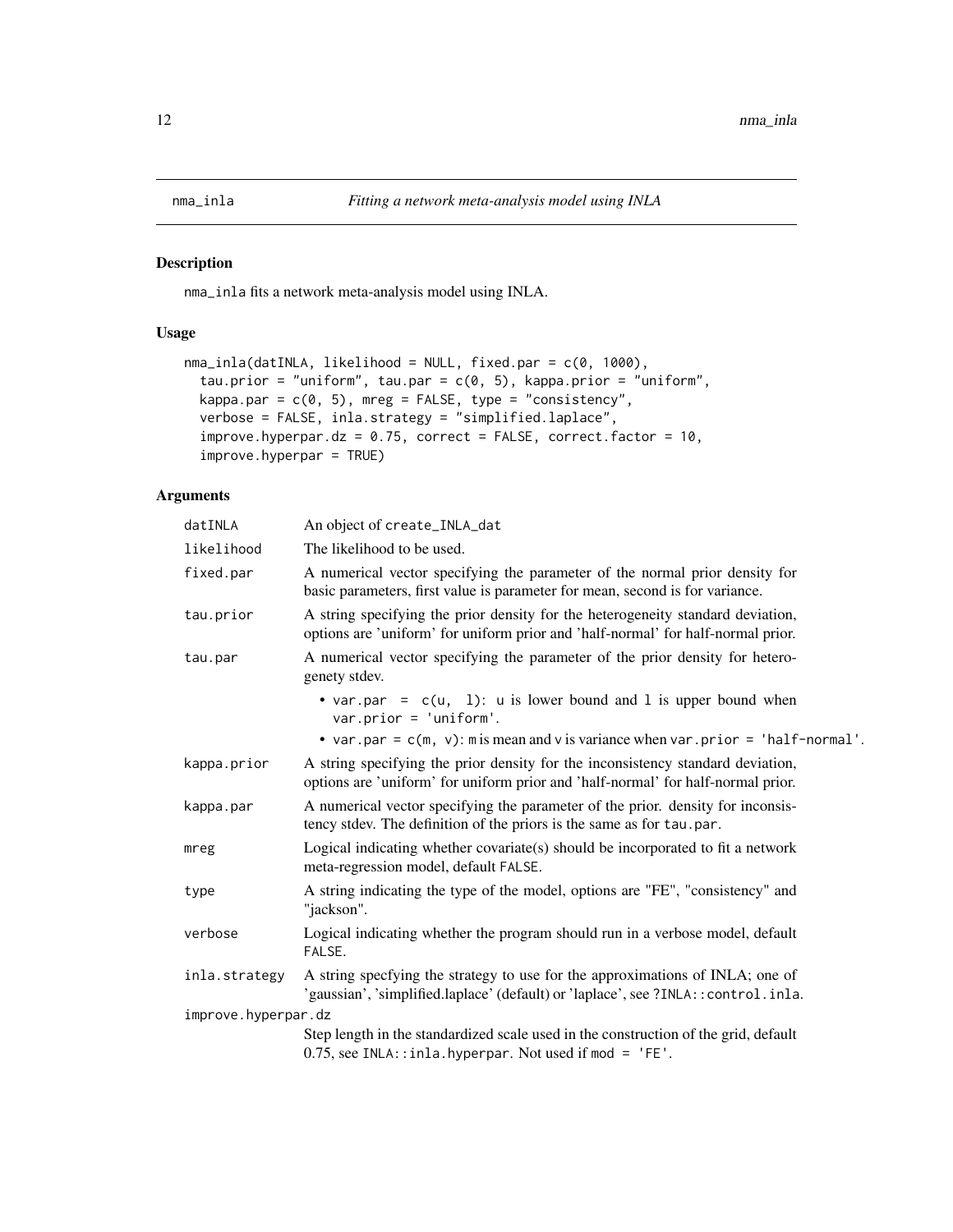#### nma\_inla 13

| correct          | Logical Add correction for the Laplace approximation, default FALSE, see INLA: : inla. hyperpar.<br>Not used if $mod = 'FE'.$                                           |
|------------------|-------------------------------------------------------------------------------------------------------------------------------------------------------------------------|
|                  | correct. factor Numerical Factor used in adjusting the correction factor if correct=TRUE, de-<br>fault 10, see INLA:: inla. hyperpar. Not used if mod = $'FE'$ .        |
| improve.hyperpar |                                                                                                                                                                         |
|                  | Improve the estimates of the posterior marginals for the hyperparameters of the<br>model using the grid integration strategy, default TRUE. see INLA: : inla. hyperpar. |

# Details

The following likelihood types are supported

- normal: for continuous (mean difference) data. Required coloumns: [mean, std.err] Result: relative mean difference
- binomial: for dichotomous data. Required coloumns: [responders, sampleSize] Result: log odds ratio
- normal: for event-rate (survival) data. Required coloumns: [responders, exposure] Result: log hazard ratio

The following model types are supported

- FE, ordinary fixed effect model, assuming homogeneity between trials (Dias et al., 2013)
- consistency, ordinary consistency model, assuming consistency in the network. (Jackson et al., 2014)
- jackson, the design-by-treatment interaction model with random inconsistency parameters. (Jackson et al., 2014)

# Value

nma\_inla returns a nma\_inla object.

#### Examples

```
SmokdatINLA <- create_INLA_dat(dat = Smokdat, armVars = c('treatment' = 't', 'responders' = 'r'
,'sampleSize' = 'n'), nArmsVar = 'na')
## Not run:
## Fitting a consistency model
if(requireNamespace('INLA', quietly = TRUE)){
require('INLA', quietly = TRUE)
fit.Smok.cons.INLA <- nma_inla(SmokdatINLA, likelihood = 'binomial', type = 'consistency',
tau.prior = 'uniform', tau.par = c(\theta, 5))
}
```
## End(Not run)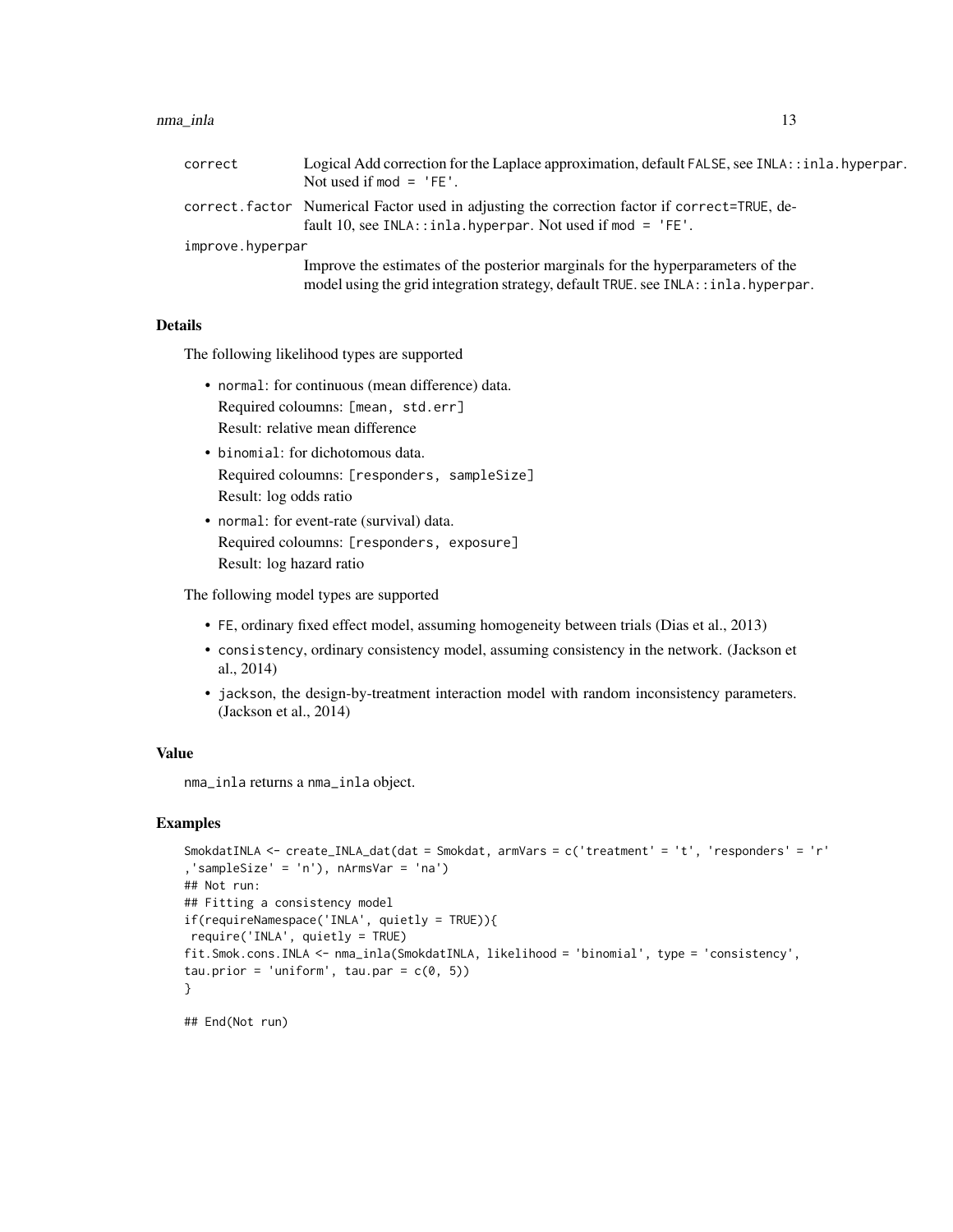<span id="page-13-0"></span>Data are the mean off-time reduction in patients given dopamine Agonists as adjunct therapy in Parkinson's disease. The data available are the mean, standard deviation and number of patients in each trial arm, for 7 studies of five different drugs: placebo, coded 1, and five active drugs coded 2 to 5.

#### Usage

Parkinsondat

#### Format

An object of class data. frame with 7 rows and 11 columns.

### Source

Dias, S., Welton, N.J., Sutton, A.J. & Ades, A.E. NICE DSU Technical Support Document 2: A Generalised Linear Modelling Framework for Pairwise and Network Meta-Analysis of Randomised Controlled Trials. 2011; last updated September 2016; available from http://www.nicedsu.org.uk

plot\_nma *Plot a network plot*

#### Description

Takes a create\_INLA\_dat output and plots a network graph.

#### Usage

```
plot_nma(s.id = "study", t.id = "treatment", data, title = "",
  adjust.figsizex = 1.1, adjust.figsizey = 1.1)
```

| s.id            | Variable holding the study IDs for each study. The default is "study".      |
|-----------------|-----------------------------------------------------------------------------|
| t.id            | Variable holding the treatments for each study. The default is "treatment". |
| data            | A create_INLA_dat object.                                                   |
| title           | A character string indicating plot title.                                   |
| adjust.figsizex |                                                                             |
|                 | a positive number used to adjust the plot width. The default is 1.1.        |
| adjust.figsizev |                                                                             |
|                 | a positive number used to adjust the plot height. The default is 1.1.       |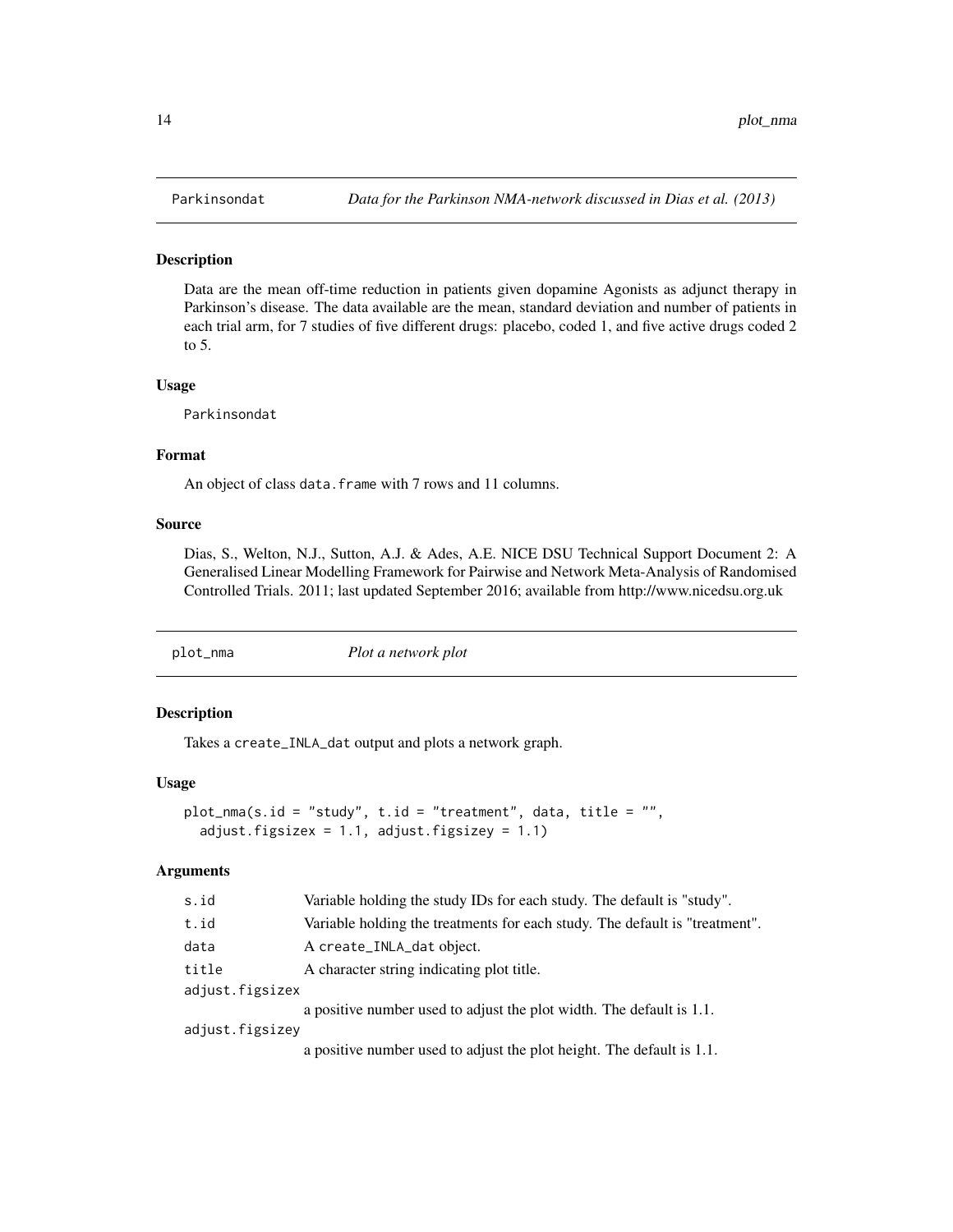# <span id="page-14-0"></span>print.nma\_inla 15

# Author(s)

Lifeng Lin, Jing Zhang, and Haitao Chu

# Source

This function is taken from nma.networkplot function from pcnetmeta R package.

#### See Also

pcnetmeta::nma.networkplot

print.nma\_inla *Print nmainla object*

# Description

Takes an nma\_inla object which is obtained by function nma\_inla and print the model and data information such as model type used in the model.

# Usage

## S3 method for class 'nma\_inla' print(x, digits =  $3, ...$ )

#### Arguments

| $\mathsf{x}$ | An nma_inla object.                                 |
|--------------|-----------------------------------------------------|
| digits       | An integer indicating the number of decimal places. |
| .            | Further arguments passed to or from other methods.  |

# Details

The resulting data.frame can be used as data argument in nma\_inla.

# Value

The return value is invisible NULL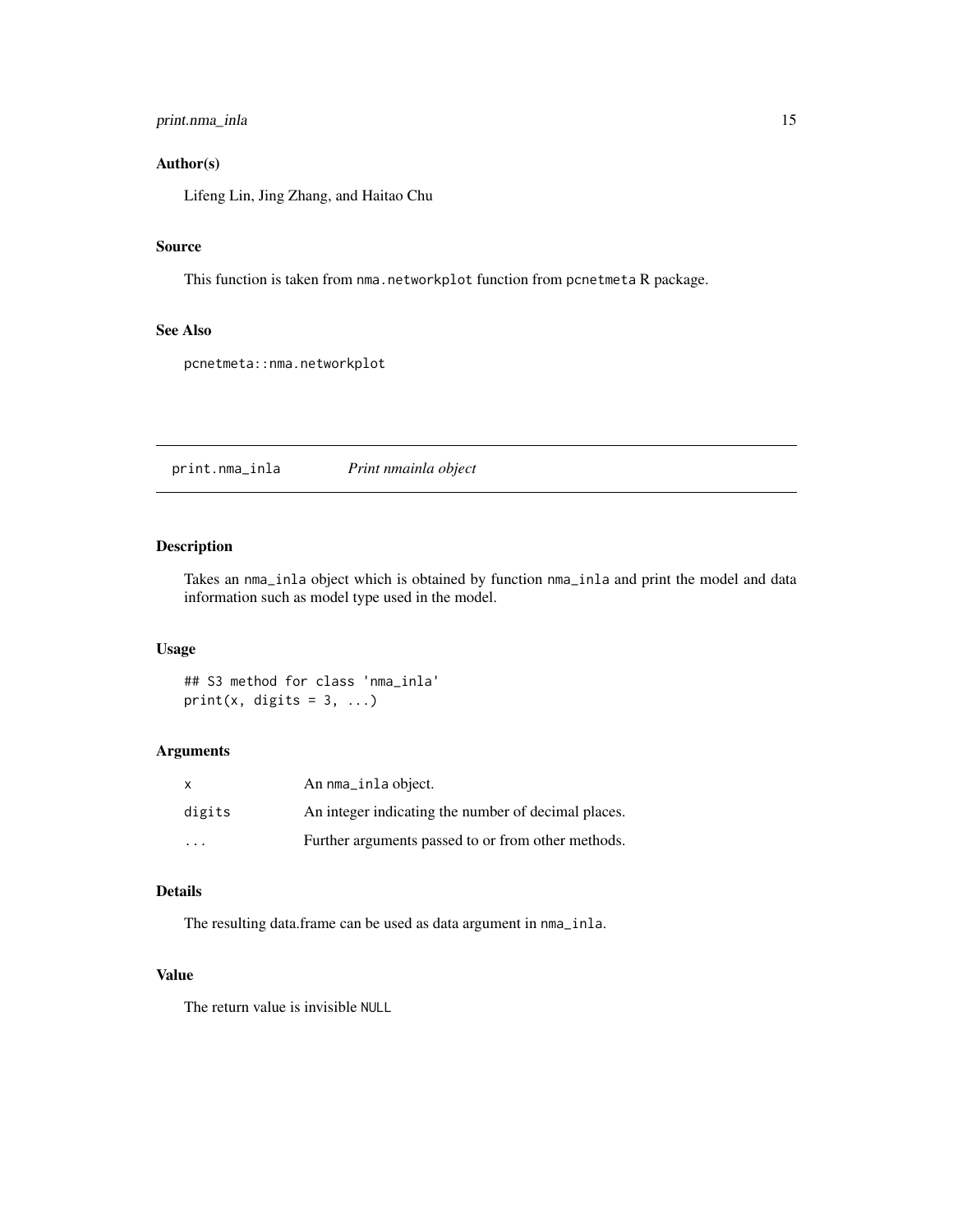<span id="page-15-0"></span>

The smoking cessation dataset describes a network comparing 4 treatments with 24 trials. There are 22 pairwise comparisons and 2 thee-arm trials.

#### Usage

Smokdat

#### Format

A data frame with 24 observations on the following 10 variables.

- r1 Number of events (responses) in the baseline treatment (treatment 1).
- r2 Number of events (responses) in the second study arm treatment (treatment 2).
- r3 Number of events (responses) in the third study arm treatment (treatment 3).
- n1 Total number of study participants in the baseline treatment (treatment 1).
- n2 Total number of study participants in the second study arm treatment (treatment 2).
- n3 Total number of study participants in the second study arm treatment (treatment 3).
- t1 Indicator variable identifying treatment 1.
- t2 Indicator variable identifying treatment 2.
- t3 Indicator variable identifying treatment 3.
- na Indicator with number of arms in trial.
- des Design, the set of treatments included in each study

#### Source

Dias, S., Welton, N. J., Caldwell, D. M. and Ades, A. E. (2010) Checking consistency in mixed treatment comparison meta-analysis, Statistics in Medicine, 29:932–944.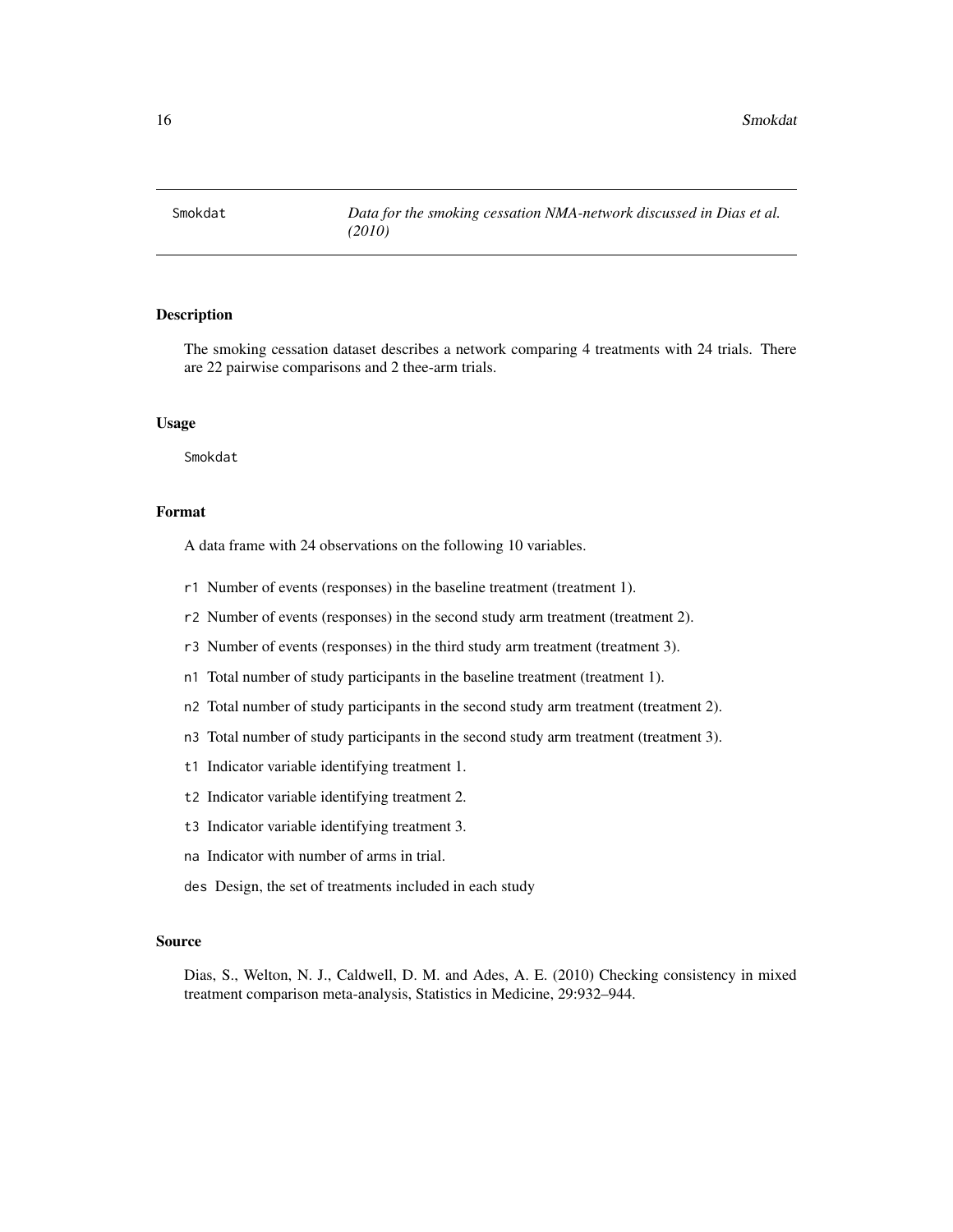<span id="page-16-0"></span>

Dataset for network meta-regression of stroke prevention in Atrial Fibrillation. A total of 19 studies, and primary endpoint is reported ischaemic stroke. It includes 15 comparators which include fixed low dose warfarin with or without aspirin, aspirin monotherapy, aspirin plus clopidogrel, indobufen, idraparinux, triflusal and ximelagatran. Study level covariates are the proportion of patients with a previous stroke/TIA, proportion of males, mean age, and the duration of study.

#### Usage

Strokedat

# Format

An object of class data.frame with 19 rows and 18 columns.

## Source

Batson S, Sutton A, Abrams K (2016) Exploratory Network Meta Regression Analysis of Stroke Prevention in Atrial Fibrillation Fails to Identify Any Interactions with Treatment Effect. PLoS ONE 11

TBdat *Trials investigating effectiveness of the BCG vaccine against TB*

# Description

A dataset containing the results from 13 trials examining the efficacy of Bacillus Calmette-Guerin (BCG) vaccine against tuberculosis (TB).

#### Usage

TBdat

#### Format

A data frame with following coloumns

Trial Trial number

TRTTB number of TB events in treatment arm

TRT number of subjects in treatment arm

CONTB number of TB events in control arm

CON number of subjects in control arm

Latitude absolute latitude of the study location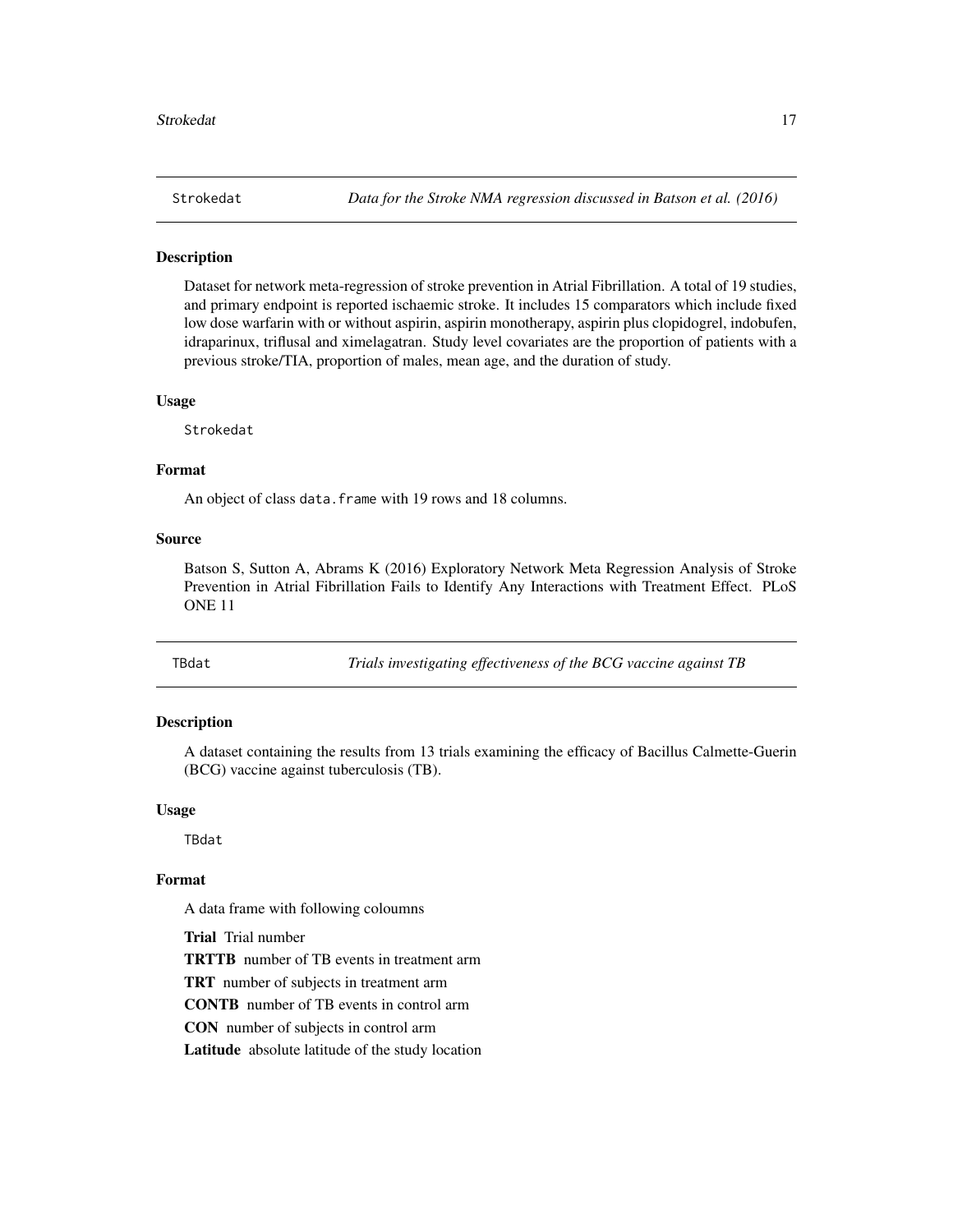#### <span id="page-17-0"></span>Source

Berkey, C.S., Hoaglin, D.C., Mosteller, F. and Colditz, G.A., 1995. A random-effects regression model for meta-analysis. Statistics in medicine, 14(4), pp.395-411

Thrombdat *Data for the thrombolytic NMA-network discussed in Dias et al. (2010)*

#### Description

The thrombolytic dataset describes a network comparing 9 treatments with 50 trials. There are 22 pairwise comparisons and 2 thee-arm trials.

#### Usage

Thrombdat

#### Format

A data frame with 50 observations on the following 11 variables.

- r1 Number of events (responses) in the baseline treatment (treatment 1).
- r2 Number of events (responses) in the second study arm treatment (treatment 2).
- r3 Number of events (responses) in the third study arm treatment (treatment 3).
- n1 Total number of study participants in the baseline treatment (treatment 1).
- n2 Total number of study participants in the second study arm treatment (treatment 2).
- n3 Total number of study participants in the second study arm treatment (treatment 3).
- t1 Indicator variable identifying treatment 1.
- t2 Indicator variable identifying treatment 2.
- t3 Indicator variable identifying treatment 3.
- na Indicator with number of arms in trial.

# Source

Dias, S., Welton, N. J., Caldwell, D. M. and Ades, A. E. (2010) Checking consistency in mixed treatment comparison meta-analysis, Statistics in Medicine, 29:932–944.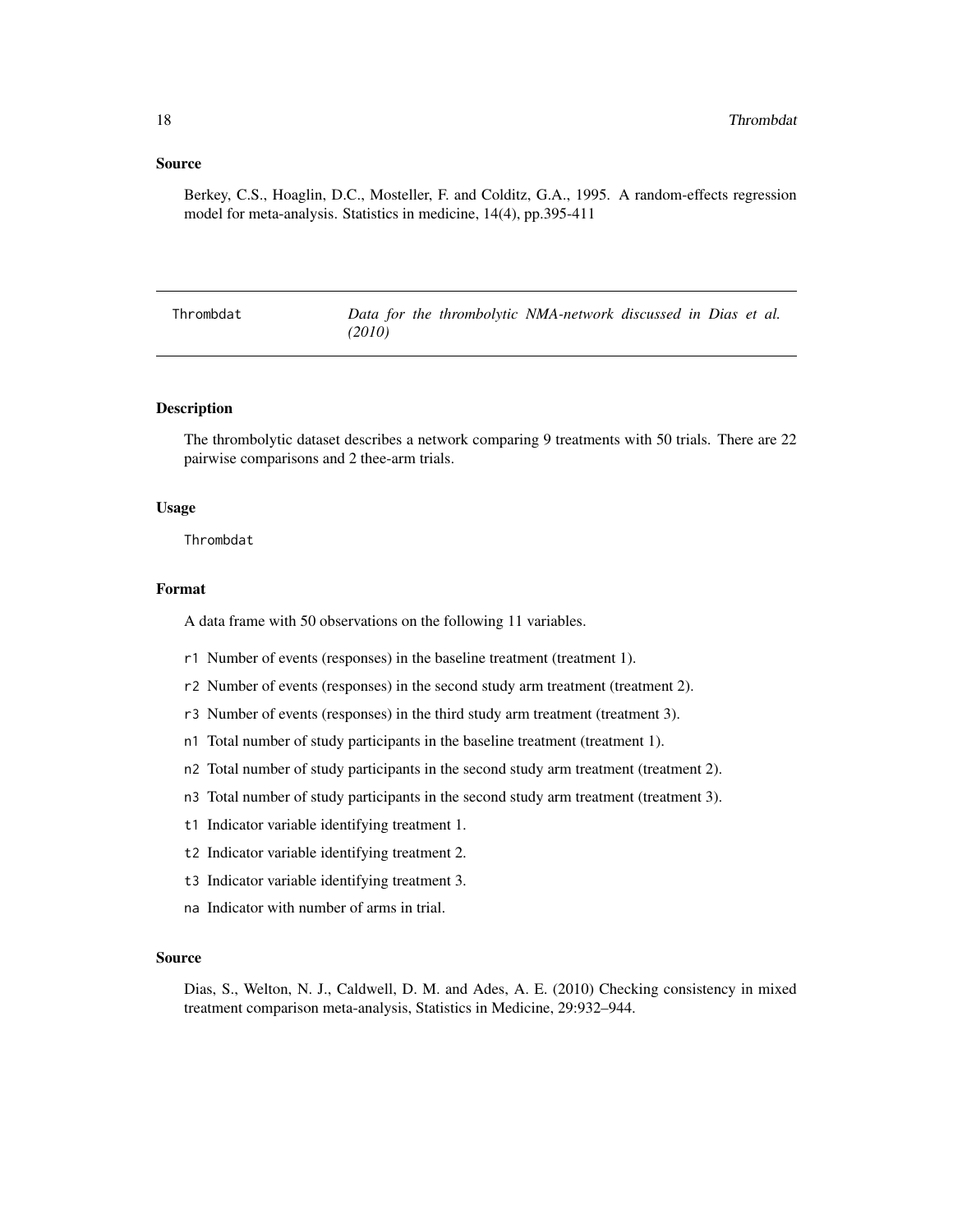<span id="page-18-0"></span>

Count mortality statistics in randomised controlled trials of treatments for chronic obstructive pulmonary disease (Woods et al. (2010), Table 1)

#### Usage

Woodsdat

# Format

An object of class data. frame with 3 rows and 14 columns.

### Source

Woods BS, Hawkins N, Scott DA (2010). Network meta-analysis on the log-hazard scale, combining count and hazard ratio statistics accounting for multi-arm trials: A tutorial. BMC Medical Research Methodology 10, 54.